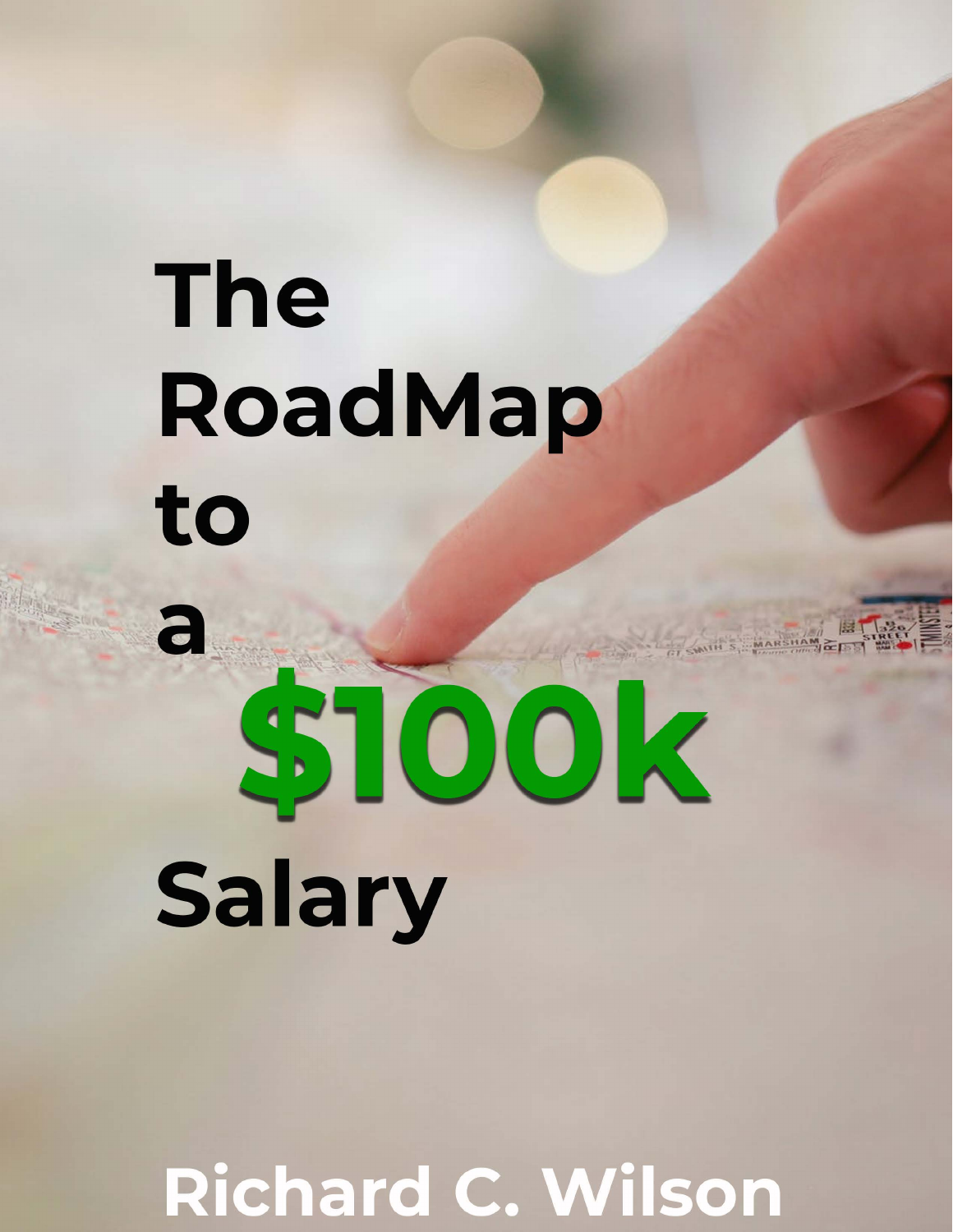### **If you are looking to speed up the growth of your business career or small business this may be the most valuable report that you read**.

This short guide provides you the complete 3 step formula that I used to get paid over \$80,000 a year as a consultant as my first job out of a 4 year business program at a non-ivy league university.

This is the same formula that I used to earn well over \$100k in after tax profits during my first complete year in business.

There is a formula that I have used over the past 7 years to help me build my resume, career, and now my own small business, that is the SKAR Formula. This formula provides you a roadmap as to where invest your energy and actions each week to increase the results you get in return for your investment, and the speed to which you realize those results.

#### **SKAR Development Formula**

**S**pecialized **K**nowledge + **A**uthority + **R**esults = huge growth opportunities and faster development and money earned.



**BUSINESS TRAINING**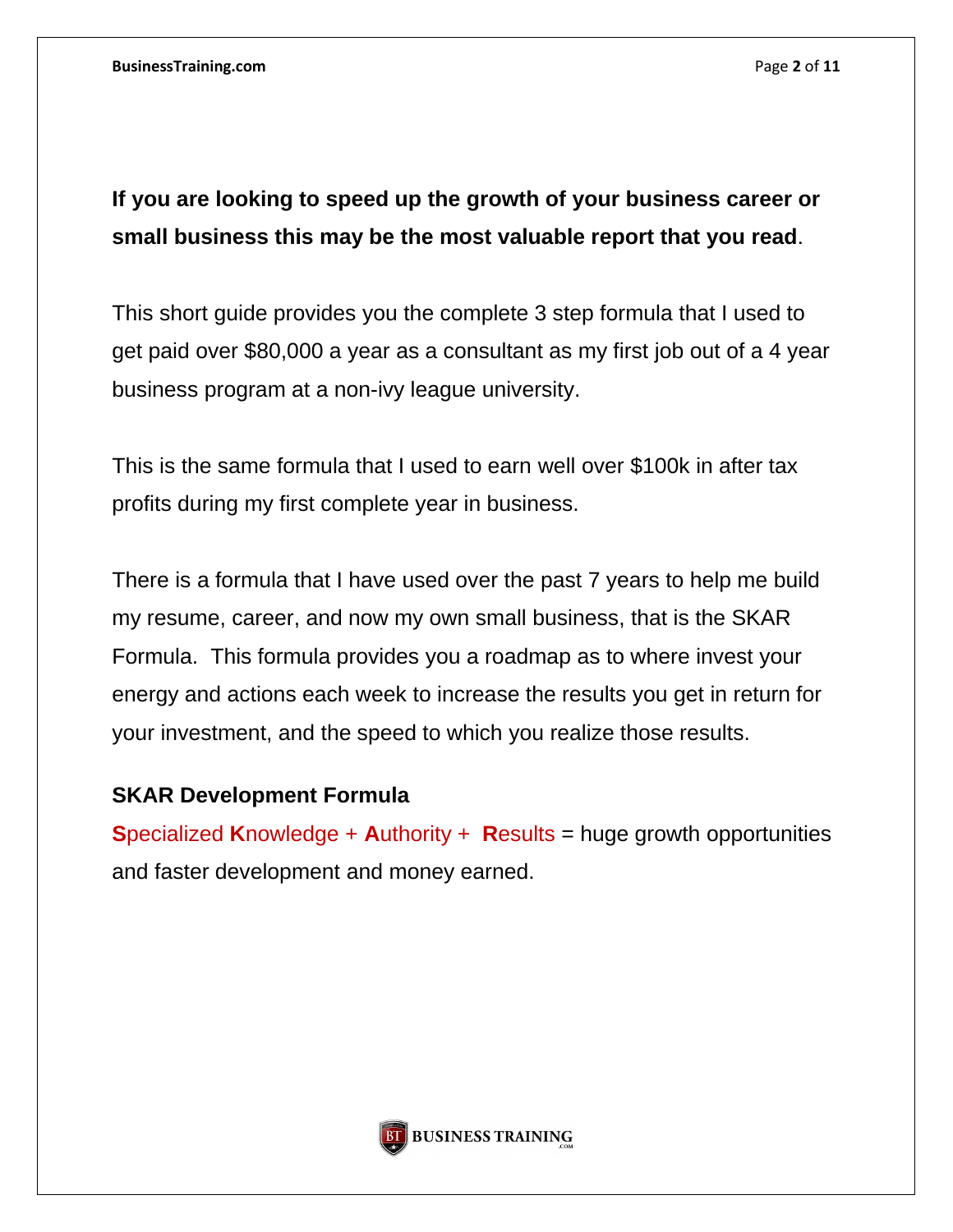**Part 1: Specialized Knowledge** = Specific knowledge that is practical, functional and very niche specific to the area within you work or the skill or ability you rely on to perform well. Specialized knowledge exists whether you are an airplane pilot, hedge fund analyst, or third party marketer. The difference between having specialized knowledge or not could mean the difference between spending 18 months to complete a task or project or being able to development strong client relationships and complete the same task in just 3 months. It lets you identify more opportunities, move more quickly on them, and execute with efficiency when once multiplied over several years puts you within a different league of competition. Some ideas on how you can further develop your specialized knowledge include:

- 1. Read two books/month for the next two years on the area of specialized knowledge which is going to benefit your business or career most.
- 2. Subscribe to 3 of the best newsletters from blogs or experts in your industry which are NOT re-hashed press releases and garbage news. You learn close to nothing from reading the news - read insights, analyses and white papers within these newsletters instead. There are at least 2-3 valuable free newsletters in each industry.
- 3. Complete a niche training and certification program specific to your area of specialized knowledge. Having a third party verify that you have obtained a certain level of specialized knowledge is ALWAYS going to be more credible than, I like to read books and email newsletters, here is what I have read lately. Seek out an online



**BT** BUSINESS TRAINING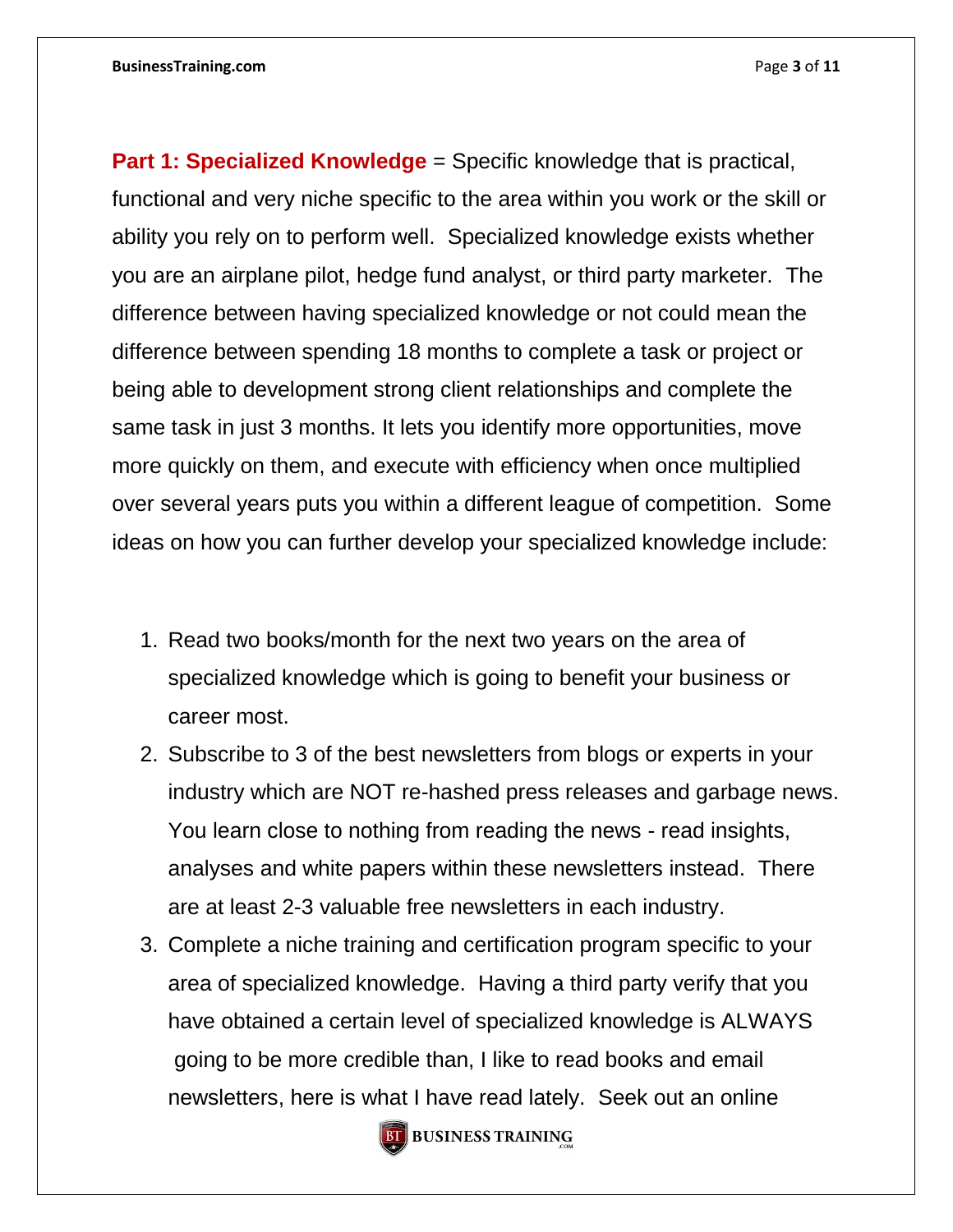certification program and start one within 6 months, this will force you to read and learn more within your niche.

4. Write one article a week on your thoughts, best practices, and lessons learned within your niche area of practice. Write anonymously by creating a free blog at Blogger.com and start synthesizing what you are learning and combining other ideas to create your own original concepts (such as this blog post).

**Action Items:** Nothing we suggest within this report is worth anything to you unless you take action and use this for your own personal benefit.

For this section write down the action items related to the suggestions above which you could put into place or start working on within the next 3 days:

 $\overline{\phantom{a}}$  , and the contract of the contract of the contract of the contract of the contract of the contract of the contract of the contract of the contract of the contract of the contract of the contract of the contrac

 $\overline{\phantom{a}}$  , and the contract of the contract of the contract of the contract of the contract of the contract of the contract of the contract of the contract of the contract of the contract of the contract of the contrac

 $\overline{\phantom{a}}$  , and the contract of the contract of the contract of the contract of the contract of the contract of the contract of the contract of the contract of the contract of the contract of the contract of the contrac

 $\overline{\phantom{a}}$  , and the contract of the contract of the contract of the contract of the contract of the contract of the contract of the contract of the contract of the contract of the contract of the contract of the contrac

 $\_$  , and the set of the set of the set of the set of the set of the set of the set of the set of the set of the set of the set of the set of the set of the set of the set of the set of the set of the set of the set of th

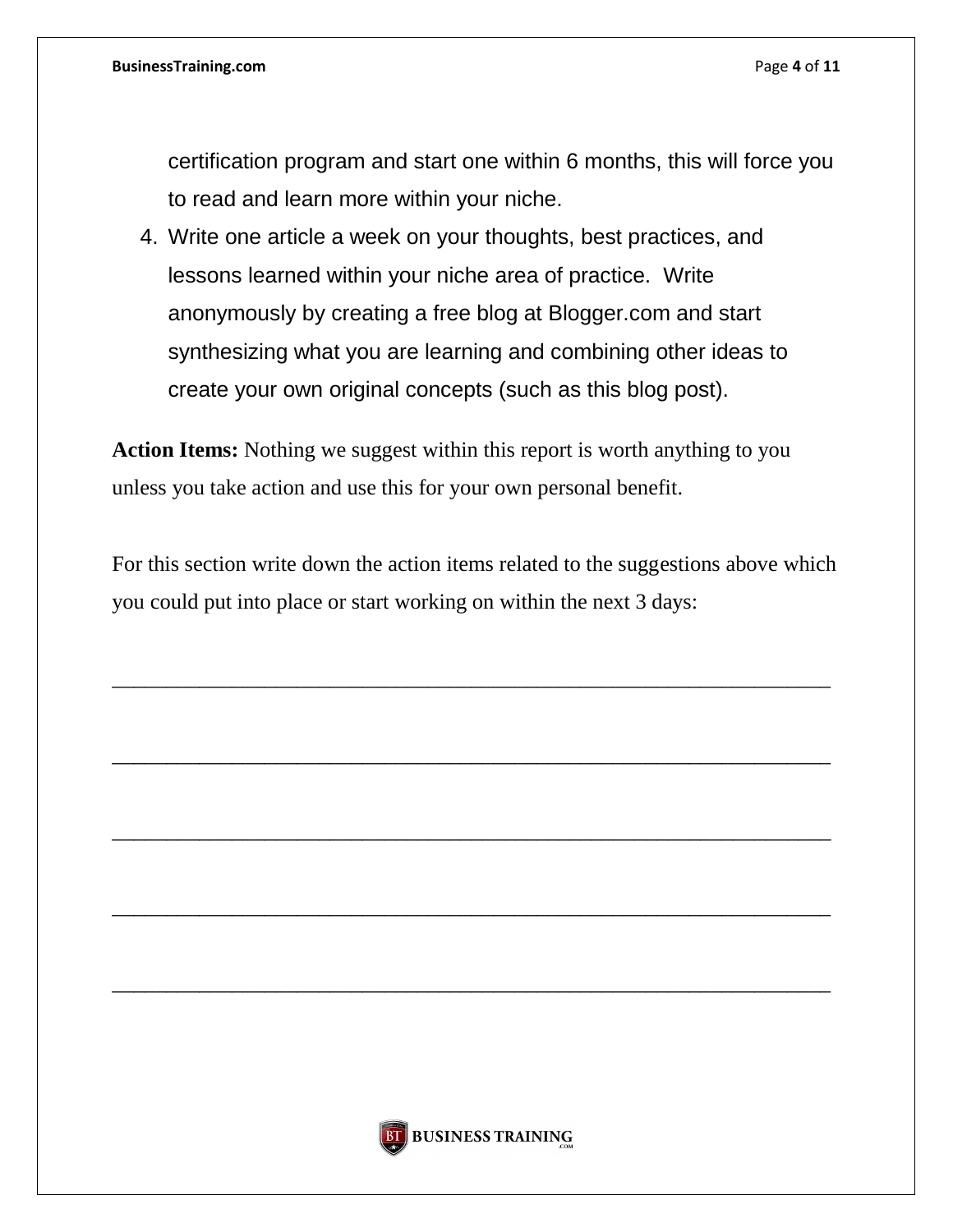**Part 2 Authority** = Creating structures around your firm or self so that your knowledge and abilities are communicated in a way that positions you as an authority in your niche area. Ideally this area lines up 1-to-1 with your area of specialized knowledge and it can be the result of gathering this knowledge. Two professionals can hold the same knowledge though, while one write 5 books and completes over 50 press interviews a year the other may be an arm chair critic with a small group of 5-7 consulting clients. The more well positioned professional will reap rewards from new opportunities coming towards him instead of the other way around. I was a competitive swimmer earlier in my life and the best book I read on swimming was called "Swimming Downhill" it was a way to swim so that your body is tilted forward and you literally cut continually downwards into the water. If you get Authority Positioning right it will be like you are swimming downhill. Jeffrey Gitomer is a great study of authority positioning, he started writing 8 pages a day when he was 46 years old, now in his fifties he has over 10 bestselling books, and charges more than Colin Powell for speeches - the real important detail though is he NEVER cold calls anyone and never scrambles for new business. His phone literally rings off the hook with new opportunities, clients, and join venture partnerships due to his positioning, he is swimming down a steep hill.

- 1. Publish your own newsletter or blog even if you only publish something once every 2 weeks, having it and building it over time is what is important.
- 2. Interview one professional each month for your own blog or newsletter, tell them that you can't compensate them but as your



**BT BUSINESS TRAINING**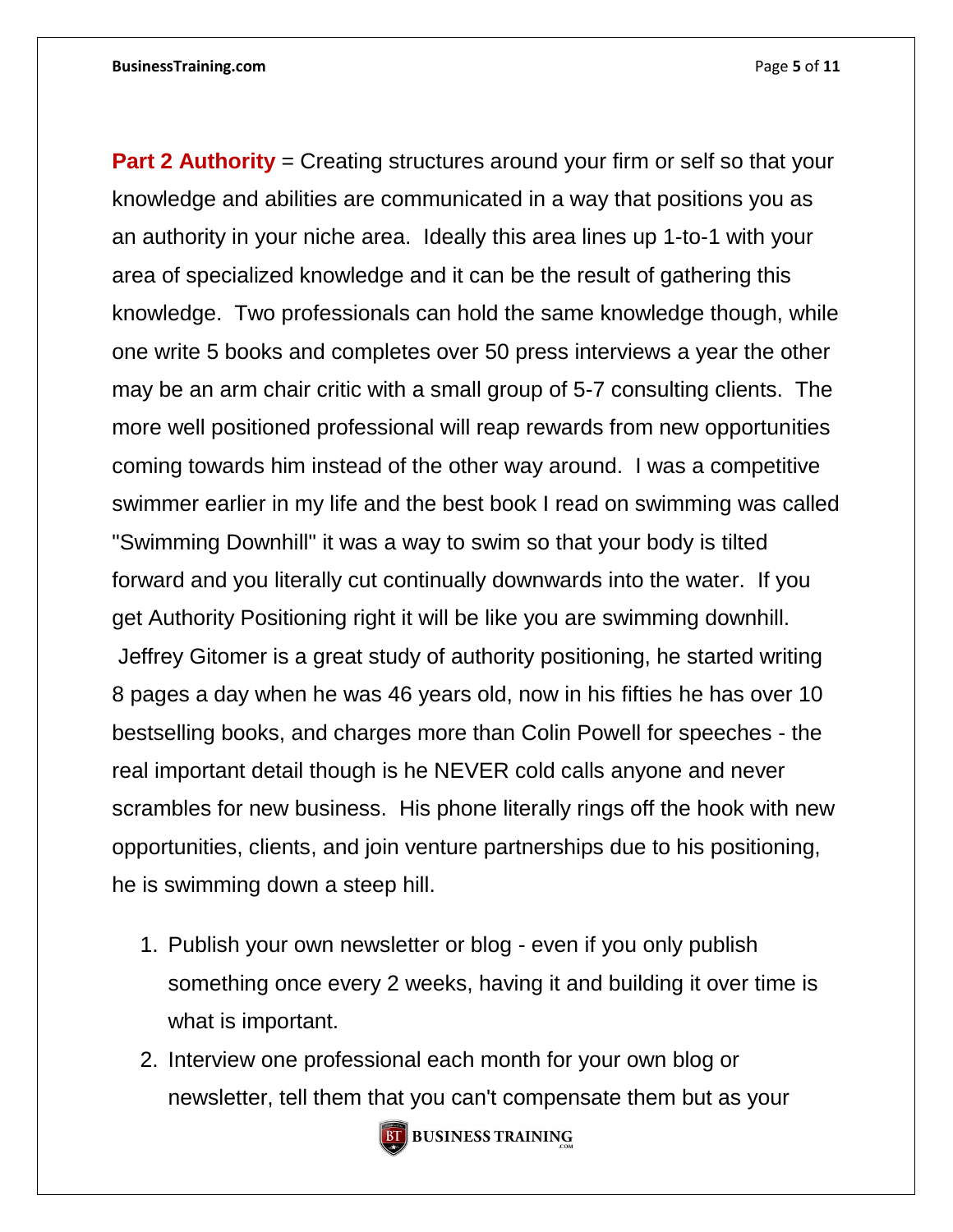**BusinessTraining.com** Page **6** of **11**

website becomes more popular they may get some exposure and they can have a copy of the recorded phone call transcript, Mp3 file or document which you type up. Interviewing experts is a shortcut to gaining specialized knowledge and authority positioning quick. Simply telling others that you have interviewed 20 of the top experts in the industry and overall you found A & B and most surprisingly C is very powerful. Note, the strong you have fulfilled your work in building specialized knowledge the more willing these experts will be to connect with you and the more pointed and refined your questions will be. Ever done an interview with a journalist who has never worked in your field? Not always fun or fulfilling to answer the basics which can be looked up on Google in 3 seconds.

- 3. Take what you have written within your own newsletter or blog and self-publish a book, with 60-80 pages of single spaced text anyone can do this for \$15 at Lulu.com. Very simple, no more excuses that you do not have a book deal. I got my second big investment marketing contract partially because I had a self-published book in hand and someone gave me a chance based on my dedication to the niche. The book positions you as an authority.
- 4. Create a 1 page PDF list of all of your past clients. This can show depth, experience, and respect that others have given you by paying for your services and time in the past.
- 5. Speak at conferences. It is relatively easy to land speaking spots at conference, networking events and seminars. Lots of professionals are looking for others with unique ideas and lessons to share, and



**BUSINESS TRAINING**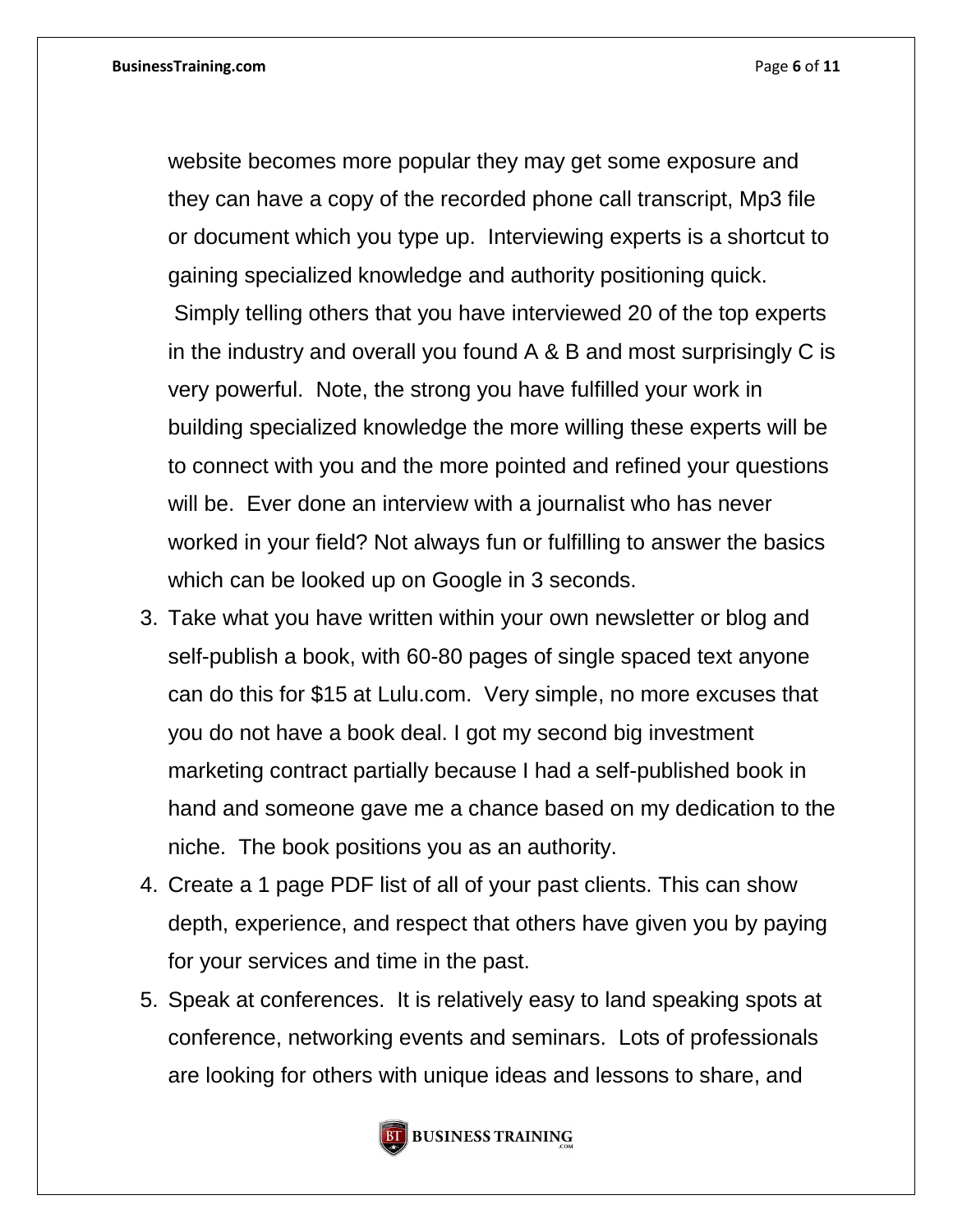again teaching what specialized knowledge you have gained helps you connect and synthesize these ideas. If you are speaking to a crowd you are within an authority position and when you mention your speaking it adds credibility because others have stopped their business days and invested their valuable time to listen to what you had to say.

**Action Items:** For this section write down the action items related to the suggestions above which you could put into place or start working on within the next 3 days:

 $\_$  , and the set of the set of the set of the set of the set of the set of the set of the set of the set of the set of the set of the set of the set of the set of the set of the set of the set of the set of the set of th

 $\_$  , and the set of the set of the set of the set of the set of the set of the set of the set of the set of the set of the set of the set of the set of the set of the set of the set of the set of the set of the set of th

 $\overline{\phantom{a}}$  , and the contract of the contract of the contract of the contract of the contract of the contract of the contract of the contract of the contract of the contract of the contract of the contract of the contrac

 $\overline{\phantom{a}}$  , and the contract of the contract of the contract of the contract of the contract of the contract of the contract of the contract of the contract of the contract of the contract of the contract of the contrac

 $\_$  , and the set of the set of the set of the set of the set of the set of the set of the set of the set of the set of the set of the set of the set of the set of the set of the set of the set of the set of the set of th

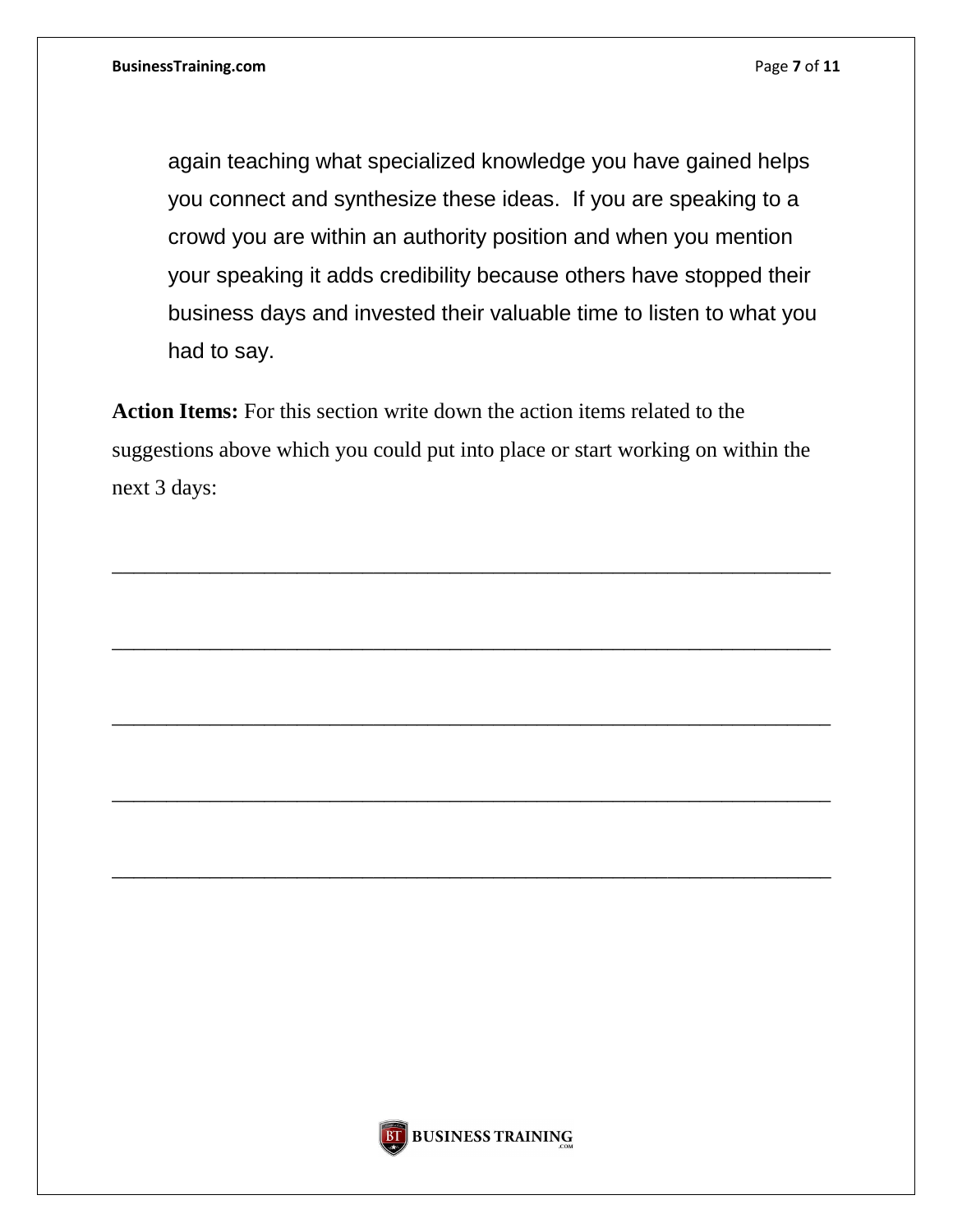**Part 3 Results:** The importance of showing real tangible results cannot be over-stated. Finding ways to do this within service businesses, the fund management industry, or within certain areas of extreme confidentiality is challenging. Some types of tangible results that can be shared include:

- An actual printed out version of part of the service or end result of the product or service
- Video or text (not as good) testimonials from past and current clients, the more specific to the immediate need or concern of your potential client or employer the better...the more numerous the testimonials the better.
- The first 15-20% of the product or your service given away for free on a trial basis. \$1 first month trial, 4 weeks of free work or time so we can prove our worth to you, etc.
- Diverse and numerous case studies of past clients or employers, this proves that you work with firms with various needs and have found solutions for them, it allows the reader of these case studies to imagine you solving their problem
- A little tip, quick take away or lesson within your sales letter or website which provides the potential client with immediate benefit. This proves that you have the goods, are an authority and do have their best interests in mind.

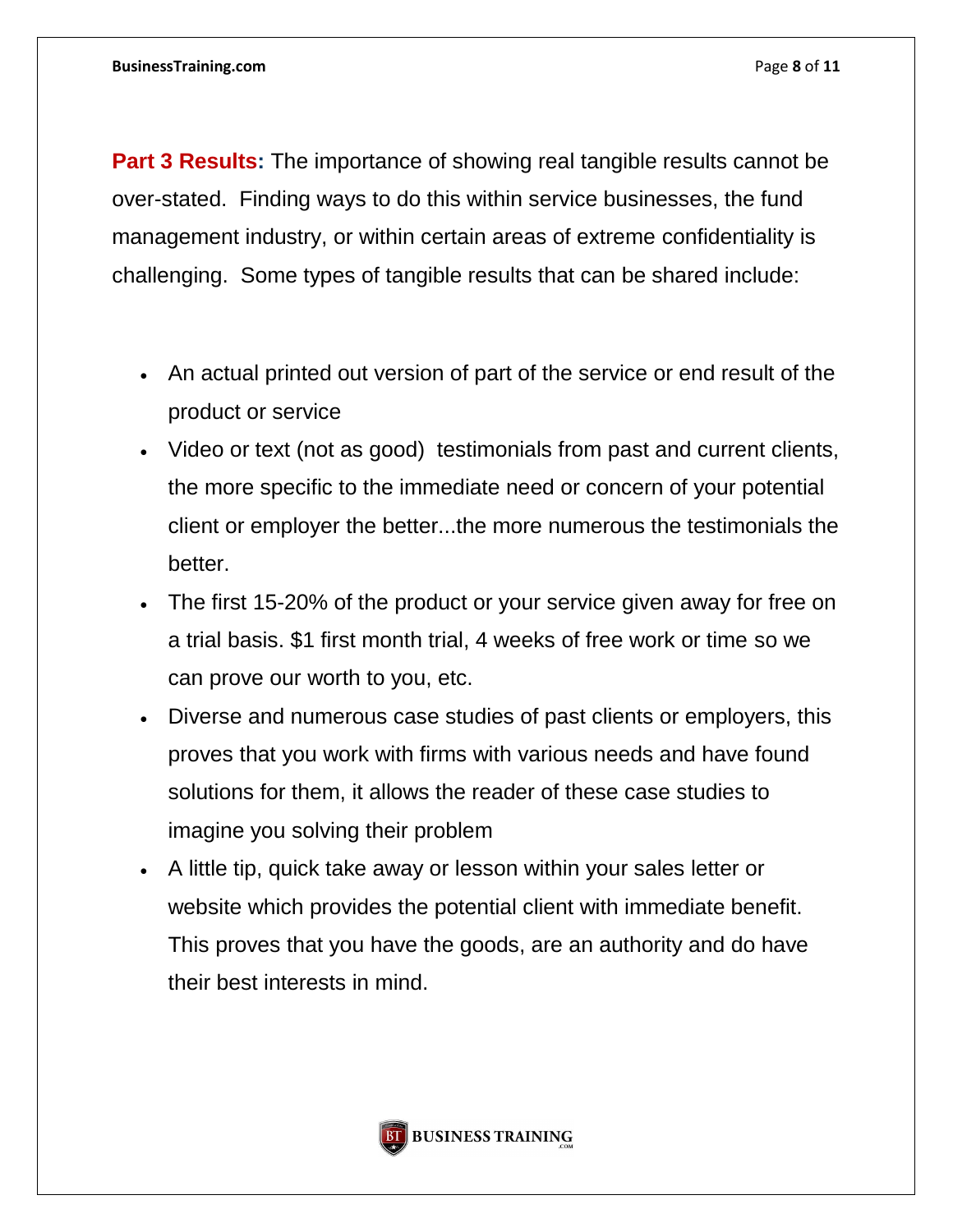**Action Items:** For this section write down the action items related to the suggestions above which you could put into place or start working on within the next 3 days:

\_\_\_\_\_\_\_\_\_\_\_\_\_\_\_\_\_\_\_\_\_\_\_\_\_\_\_\_\_\_\_\_\_\_\_\_\_\_\_\_\_\_\_\_\_\_\_\_\_\_\_\_\_\_\_\_\_\_\_\_\_\_\_\_

\_\_\_\_\_\_\_\_\_\_\_\_\_\_\_\_\_\_\_\_\_\_\_\_\_\_\_\_\_\_\_\_\_\_\_\_\_\_\_\_\_\_\_\_\_\_\_\_\_\_\_\_\_\_\_\_\_\_\_\_\_\_\_\_

\_\_\_\_\_\_\_\_\_\_\_\_\_\_\_\_\_\_\_\_\_\_\_\_\_\_\_\_\_\_\_\_\_\_\_\_\_\_\_\_\_\_\_\_\_\_\_\_\_\_\_\_\_\_\_\_\_\_\_\_\_\_\_

\_\_\_\_\_\_\_\_\_\_\_\_\_\_\_\_\_\_\_\_\_\_\_\_\_\_\_\_\_\_\_\_\_\_\_\_\_\_\_\_\_\_\_\_\_\_\_\_\_\_\_\_\_\_\_\_\_\_\_\_\_\_\_

\_\_\_\_\_\_\_\_\_\_\_\_\_\_\_\_\_\_\_\_\_\_\_\_\_\_\_\_\_\_\_\_\_\_\_\_\_\_\_\_\_\_\_\_\_\_\_\_\_\_\_\_\_\_\_\_\_\_\_\_\_\_\_\_

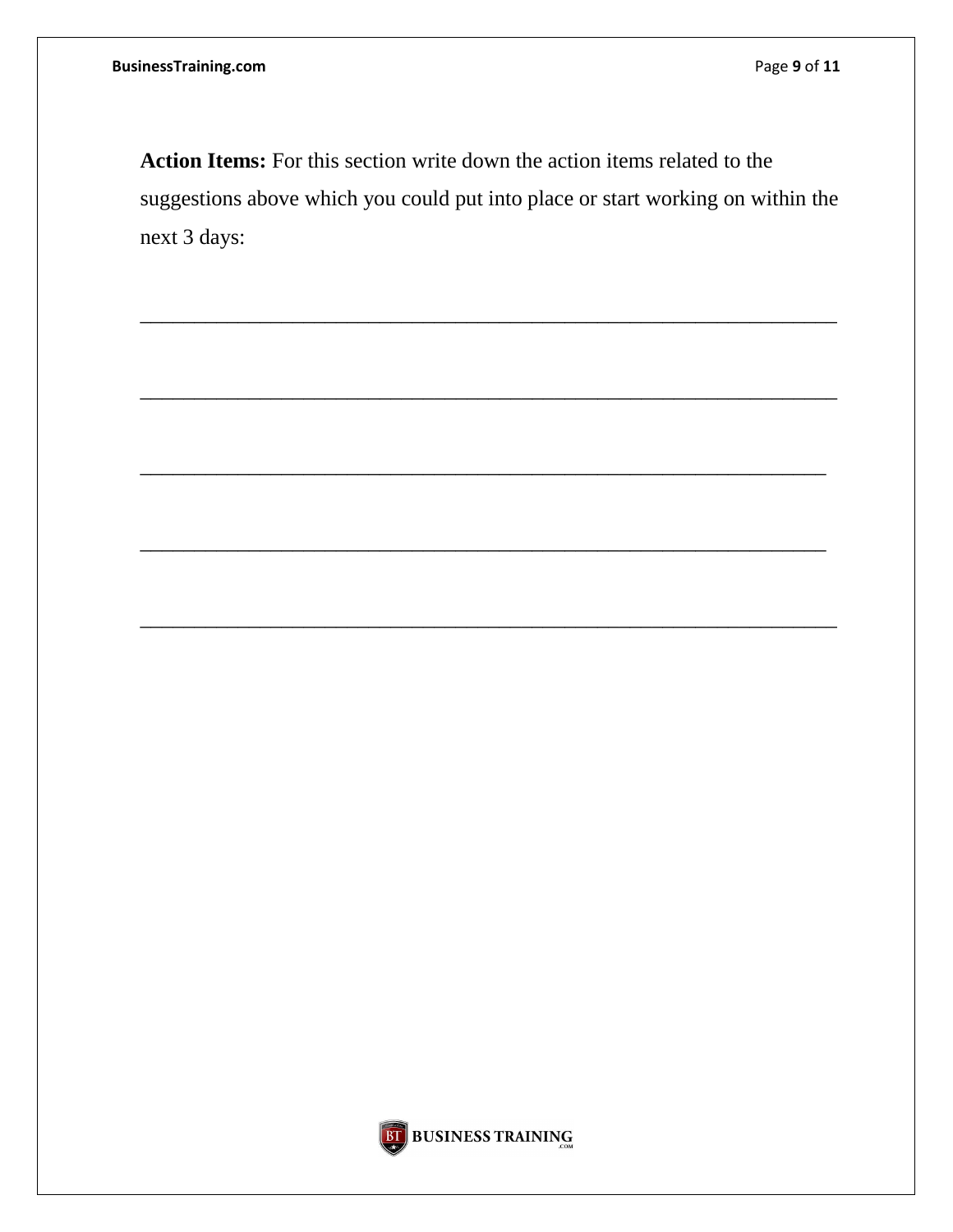#### **Bonus Section: Leveraging Habits**

Habits have been shown to form 96% of what we do every single day.

We tend to eat the same things, walk the same way, watch the same shows, and read the same types of books.

As the quote goes, "first you from your habits, and then your habits form you." What business habits are you forming? What elements of the SKAR formula are you using each week? When you read this type of advice within this book, are you thinking "I already know this stuff" or "how good am I at that, and where could I improve?" Successful professionals are always looking to improve themselves and their abilities.

Look back through the actions recommended within this report and what you have written down within the notes sections, what 3 habits, which if executed daily would make a HUGE impact on your career? What would ensure that you put the SKAR Formula to work for you, starting today?

| $2. \underline{\hspace{2cm}}$ |  |  |
|-------------------------------|--|--|
|                               |  |  |
|                               |  |  |

1. \_\_\_\_\_\_\_\_\_\_\_\_\_\_\_\_\_\_\_\_\_\_\_\_\_\_\_\_\_\_\_\_\_\_\_\_\_\_\_\_\_\_\_\_\_\_\_\_\_\_\_\_\_\_